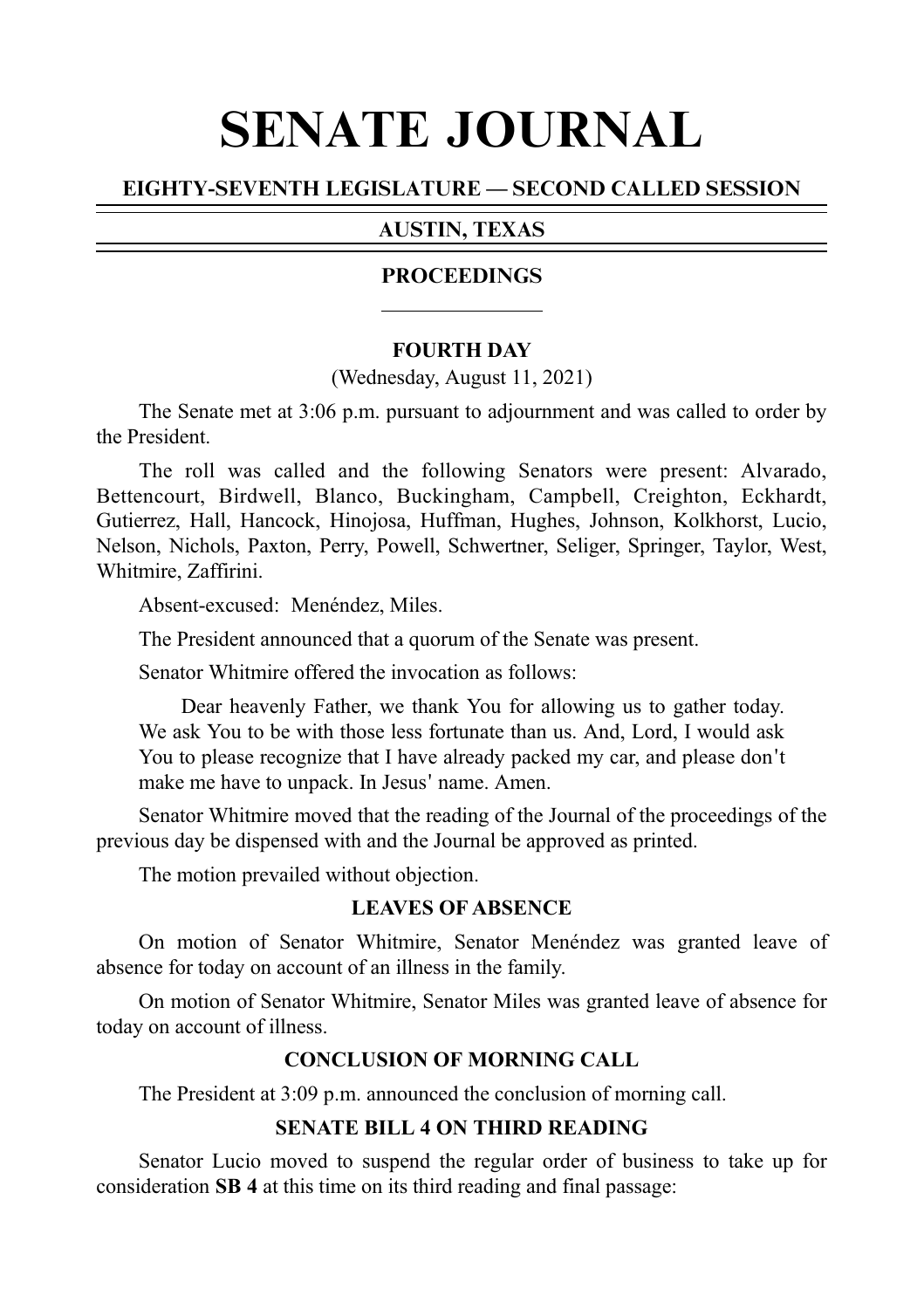**SB 4**, Relating to abortion complication reporting and the regulation of drug-induced abortion procedures, providers, and facilities; creating a criminal offense.

The motion prevailed by the following vote: Yeas 19, Nays 10.

Yeas: Bettencourt, Birdwell, Buckingham, Campbell, Creighton, Hall, Hancock, Huffman, Hughes, Kolkhorst, Lucio, Nelson, Nichols, Paxton, Perry, Schwertner, Seliger, Springer, Taylor.

Nays: Alvarado, Blanco, Eckhardt, Gutierrez, Hinojosa, Johnson, Powell, West, Whitmire, Zaffirini.

Absent-excused: Menéndez, Miles.

The bill was read third time and was passed by the following vote: Yeas 19, Nays 10. (Same as previous roll call)

## **SENATE BILL 2 ON THIRD READING**

Senator Perry moved to suspend the regular order of business to take up for consideration **SB 2** at this time on its third reading and final passage:

**SB 2**, Relating to requiring public school students to compete in interscholastic athletic competitions based on biological sex.

The motion prevailed by the following vote: Yeas 19, Nays 10.

Yeas: Bettencourt, Birdwell, Buckingham, Campbell, Creighton, Hall, Hancock, Huffman, Hughes, Kolkhorst, Lucio, Nelson, Nichols, Paxton, Perry, Schwertner, Seliger, Springer, Taylor.

Nays: Alvarado, Blanco, Eckhardt, Gutierrez, Hinojosa, Johnson, Powell, West, Whitmire, Zaffirini.

Absent-excused: Menéndez, Miles.

The bill was read third time and was passed by the following vote: Yeas 19, Nays 10. (Same as previous roll call)

#### **(Senator Bettencourt in Chair)**

## **SENATE BILL 14 ON THIRD READING**

Senator Creighton moved to suspend the regular order of business to take up for consideration **SB 14** at this time on its third reading and final passage:

**SB 14**, Relating to the regulation by a municipality or county of certain employment benefits and policies.

The motion prevailed by the following vote: Yeas 18, Nays 11.

Yeas: Bettencourt, Birdwell, Buckingham, Campbell, Creighton, Hall, Hancock, Huffman, Hughes, Kolkhorst, Nelson, Nichols, Paxton, Perry, Schwertner, Seliger, Springer, Taylor.

Nays: Alvarado, Blanco, Eckhardt, Gutierrez, Hinojosa, Johnson, Lucio, Powell, West, Whitmire, Zaffirini.

Absent-excused: Menéndez, Miles.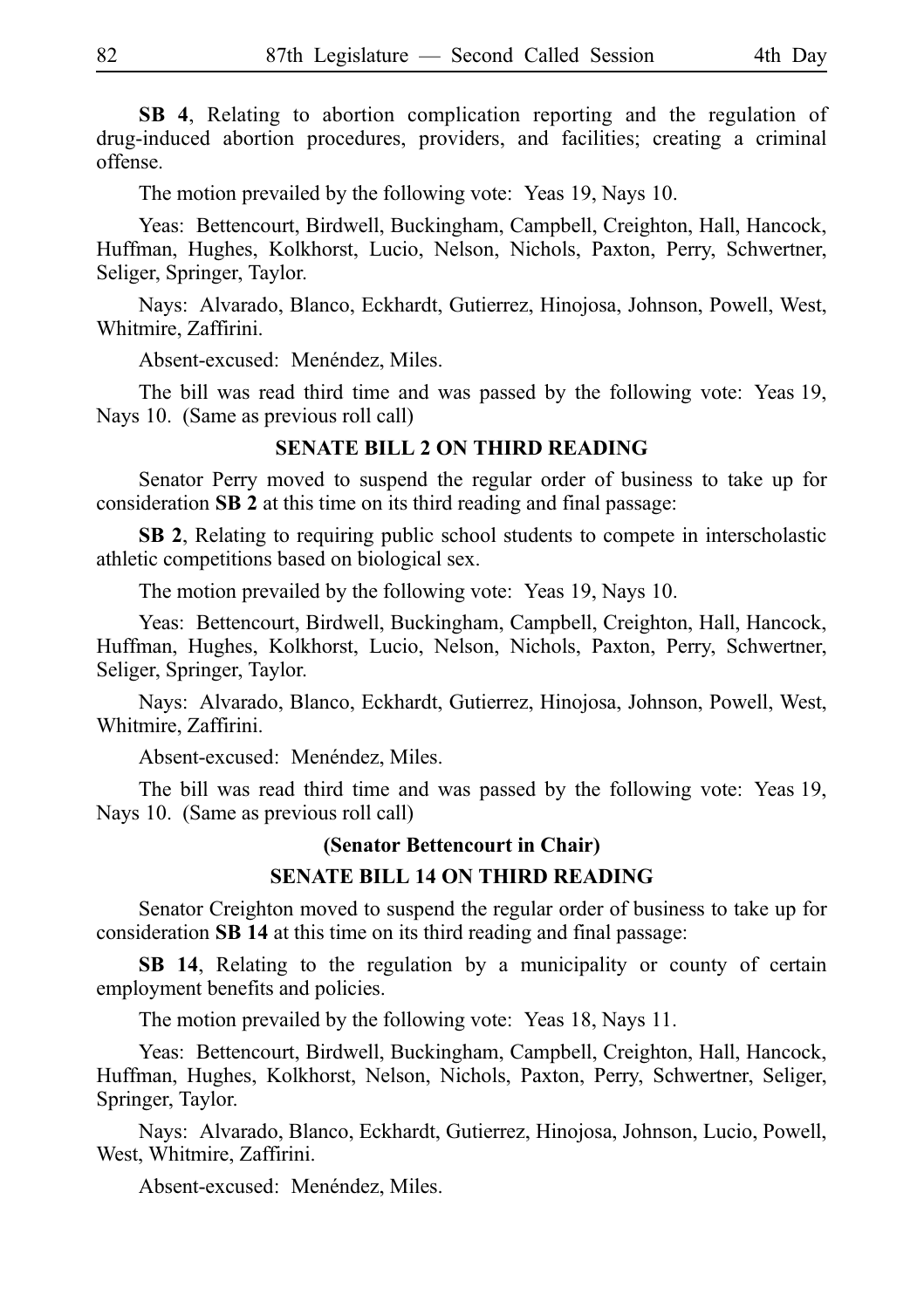The bill was read third time and was passed by the following vote: Yeas 18, Nays 11. (Same as previous roll call)

## **SENATE BILL 5 ON THIRD READING**

Senator Hughes moved to suspend the regular order of business to take up for consideration **SB 5** at this time on its third reading and final passage:

**SB 5**, Relating to complaint procedures and disclosure requirements for, and to the censorship of users 'expressions by, social media platforms.

The motion prevailed by the following vote: Yeas 17, Nays 12.

Yeas: Bettencourt, Birdwell, Buckingham, Campbell, Creighton, Hall, Hancock, Huffman, Hughes, Kolkhorst, Nelson, Nichols, Paxton, Perry, Schwertner, Springer, Taylor.

Nays: Alvarado, Blanco, Eckhardt, Gutierrez, Hinojosa, Johnson, Lucio, Powell, Seliger, West, Whitmire, Zaffirini.

Absent-excused: Menéndez, Miles.

The bill was read third time and was passed by the following vote: Yeas 17, Nays 12. (Same as previous roll call)

#### **(President in Chair)**

## **SENATE BILL 3 ON THIRD READING**

Senator Hughes moved to suspend the regular order of business to take up for consideration **SB 3** at this time on its third reading and final passage:

**SB 3**, Relating to civics training programs for certain public school social studies teachers and principals, parental access to certain learning management systems, and certain curriculum in public schools, including certain instructional requirements and prohibitions.

The motion prevailed by the following vote: Yeas 18, Nays 11.

Yeas: Bettencourt, Birdwell, Buckingham, Campbell, Creighton, Hall, Hancock, Huffman, Hughes, Kolkhorst, Nelson, Nichols, Paxton, Perry, Schwertner, Seliger, Springer, Taylor.

Nays: Alvarado, Blanco, Eckhardt, Gutierrez, Hinojosa, Johnson, Lucio, Powell, West, Whitmire, Zaffirini.

Absent-excused: Menéndez, Miles.

The bill was read third time and was passed by the following vote: Yeas 18, Nays 11. (Same as previous roll call)

## **COMMITTEE SUBSTITUTE SENATE BILL 1 ON THIRD READING**

Senator Hughes moved to suspend the regular order of business to take up for consideration **CSSB 1** at this time on its third reading and final passage: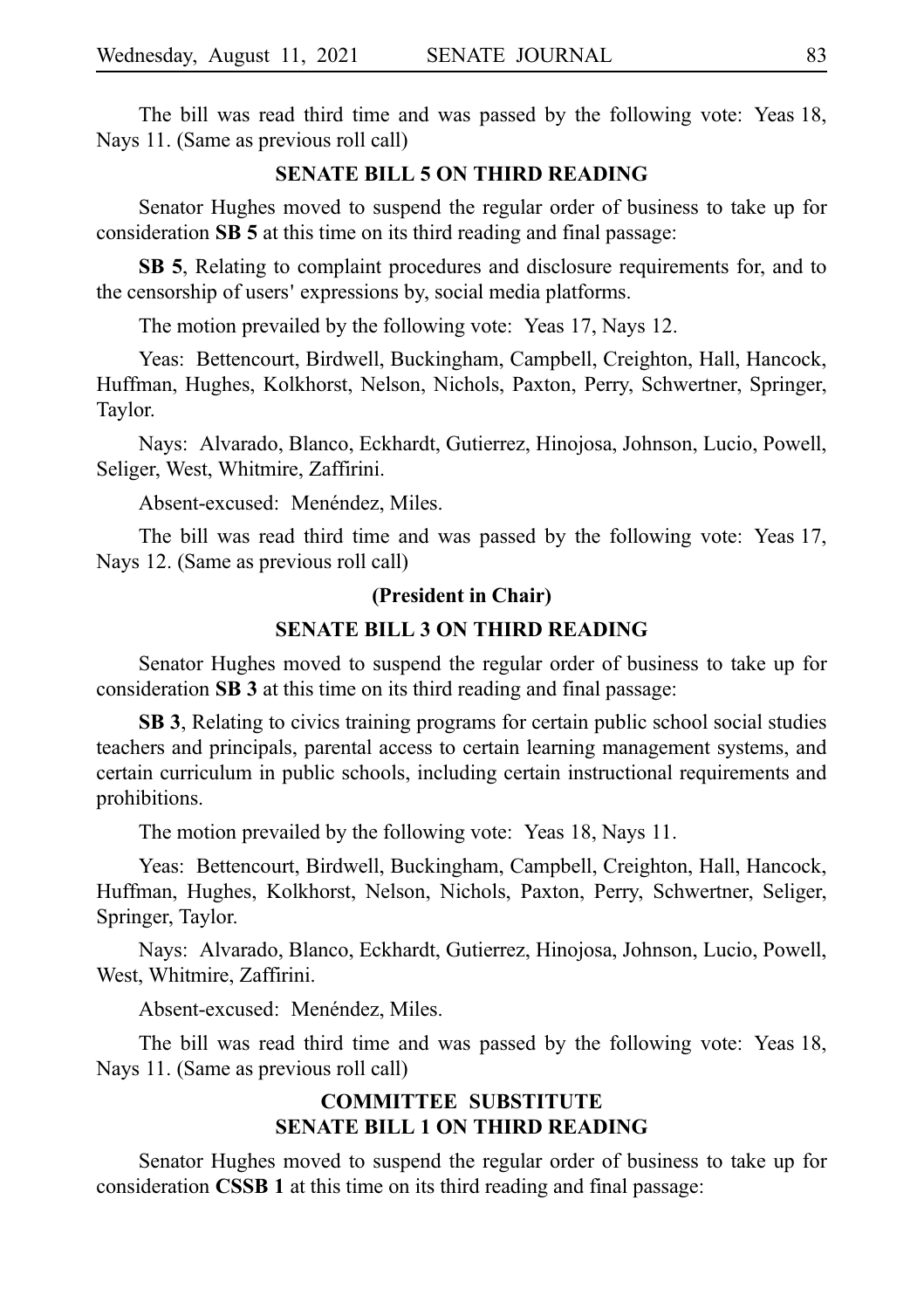**CSSB 1**, Relating to election integrity and security, including by preventing fraud in the conduct of elections in this state; increasing criminal penalties; creating criminal offenses; providing civil penalties.

The motion prevailed by the following vote: Yeas 18, Nays 11.

Yeas: Bettencourt, Birdwell, Buckingham, Campbell, Creighton, Hall, Hancock, Huffman, Hughes, Kolkhorst, Nelson, Nichols, Paxton, Perry, Schwertner, Seliger, Springer, Taylor.

Nays: Alvarado, Blanco, Eckhardt, Gutierrez, Hinojosa, Johnson, Lucio, Powell, West, Whitmire, Zaffirini.

Absent-excused: Menéndez, Miles.

Senator Alvarado at 5:50 p.m. was recognized to speak on **CSSB 1**.

Question: Shall **CSSB 1** be finally passed?

**(Senator Nelson in Chair)**

**(Senator Campbell in Chair)**

**(Senator Nichols in Chair)**

**(Senator Seliger in Chair)**

**(Senator Birdwell in Chair)**

**(President in Chair)**

**(Senator Perry in Chair)**

**(Senator Buckingham in Chair)**

**(Senator Bettencourt in Chair)**

**(President in Chair)**

Question: Shall **CSSB 1** be finally passed?

The bill was read third time and was passed by the following vote: Yeas 18, Nays 11. (Same as previous roll call)

## **STATEMENT REGARDING SENATE BILL 1**

Senator Hinojosa submitted the following statement regarding **SB 1**:

The freedom to vote is enshrined in American democracy. Regardless of where a voter resides, from the panhandle to the Rio Grande Valley, El Paso to Beaumont, all Texas voters should have the equal right to vote. Today, I vote against Senate Bill 1 because instead of furthering these principles, this bill places deliberate barriers to voting for Texans. We all stand against any illegal voting, but we must also stand against denying any eligible voter the freedom to vote. Making elections safe and accessible for all is not incongruent with preserving election integrity. Pro-voter ideas like online voter registration, automatic voter registration, and universal mail in balloting are all bipartisan policies that not only increase voter participation, but also increase the accuracy of voter rolls and even save taxpayer money. Sadly, these types of policies are not included in Senate Bill 1. Instead the bill places new barriers to voting practices such as limiting drive-through voting and 24-hour voting, both of which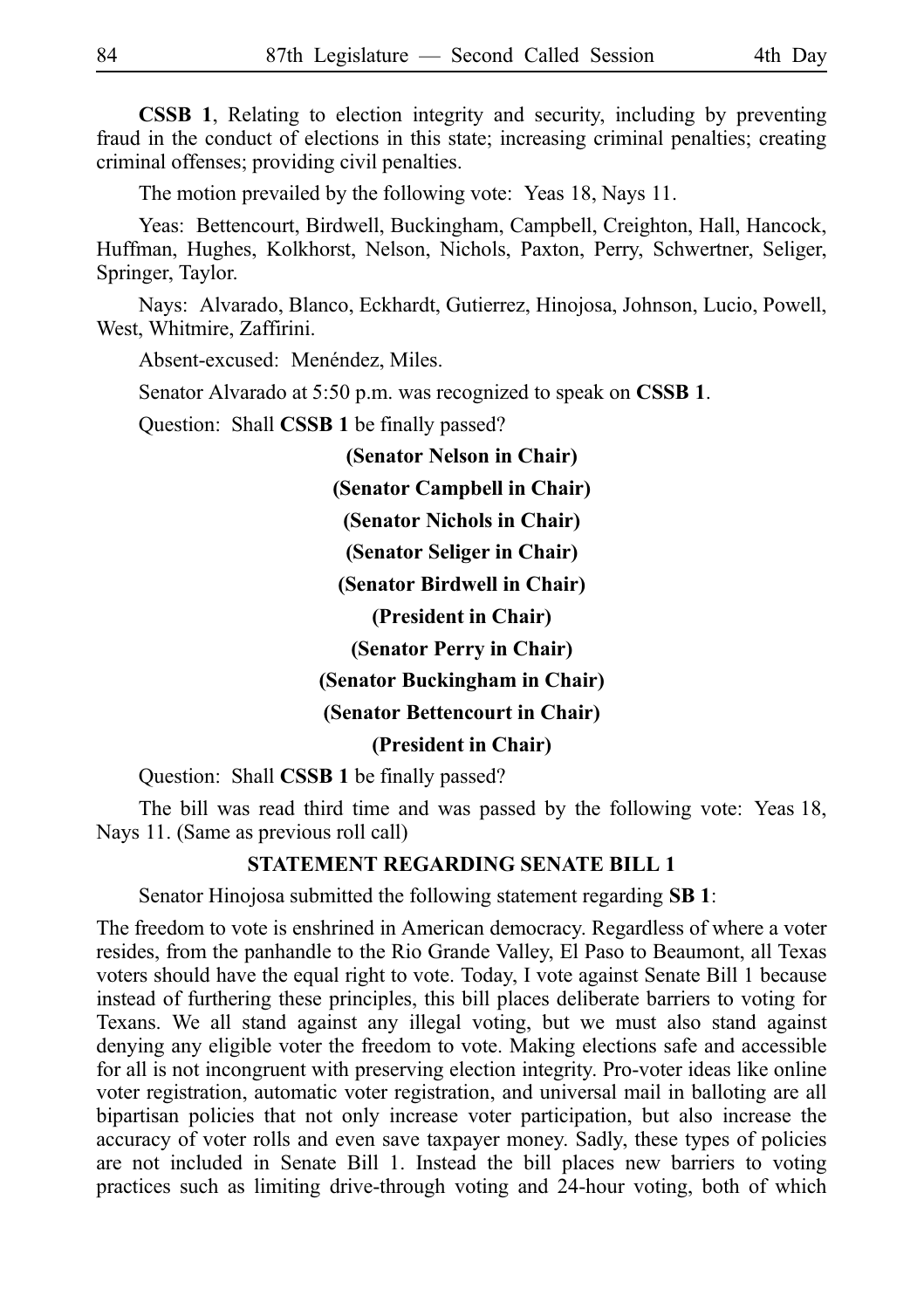resulted in increased voter turnout and safety. As the demographic makeup of the state has evolved, the new barriers in Senate Bill 1 will make it harder to vote for Latino and Black citizens from low-income households in heavily populated urban areas. These groups tend to work longer hours during the daytime and hold multiple jobs, making it more difficult for them to take time off from work to vote. Texans deserve to have elections that are fair. Independent studies such as the Cost of Voting Index, already ranks voting laws in Texas as the most restrictive in the country. The narrative that produced legislation like Senate Bill 1 diminishes the faith of the electorate in the voting process and contributes to the false narrative that the results of our elections are not legitimate. Our focus should be on legislation that ensures all Texas voters have fair, free, and equal access to the ballot box moving forward. I will always stand for increasing access to the ballot box in a fair and safe manner so that the voices of all Texans can be heard. Unfortunately, Senate Bill 1 seeks to silence some of those voices.

#### HINOJOSA

## **STATEMENT REGARDING SENATE BILL 1**

#### Senator Zaffirini submitted the following statement regarding **SB 1**:

I rise respectfully in the strongest possible opposition to Senate Bill 1. Some of the most heated debates in the Texas Legislature throughout the years have centered on voting. In addition to being a sacrosanct right of all Texans, voting also is an intensely political issue. We've seen this in the House Democrats breaking quorum to keep this bill from passing. We've seen it in proponents' determination to pass it at all costs. During three rounds of hearings in State Affairs and two floor debates, I've heard Senator Hughes say many times that the object of this bill ostensibly is to—and I quote—"make it easier to vote and harder to cheat." Although provisions of this bill would make voting easier for some Texans, it simultaneously would make it harder for historically disenfranchised communities of color to participate in elections. SB 1, for example, would expand the minimum number of early voting hours in some counties, but it also would establish the first maximum number of hours for early voting since we authorized it 30 years ago. Proponents of the bill will argue this change is not problematic—that it reduces the number of early voting hours in only four counties. Approximately one of three Black Texans, one of three Latino Texans, and one of three Asian Texans, however, live in one of these four counties. Irrespective of the motives of the bill's author or the members who vote for it, if SB 1 is passed, it will result in communities of color having fewer opportunities to vote. We should instead be taking action to make it easier for all Texans to have a voice in our political process. If we truly wanted to make it easier to vote, we would join the 40 other states that allow online voter registration. Although Texas allows online voter registration when drivers' licenses are renewed online, that wasn't achieved through legislation, but rather mandated by a court order. If we truly wanted to make it easier to vote, we would make voter registration automatic when eligible voters renew their drivers' licenses or change their addresses. If we truly wanted to make it easier to vote, we would make Election Day a state holiday. These are only a few of the actions we could take if we truly wanted to make it easier to vote. This bill would not. Instead, SB 1 would outlaw drive-through voting, make it harder to vote by mail by